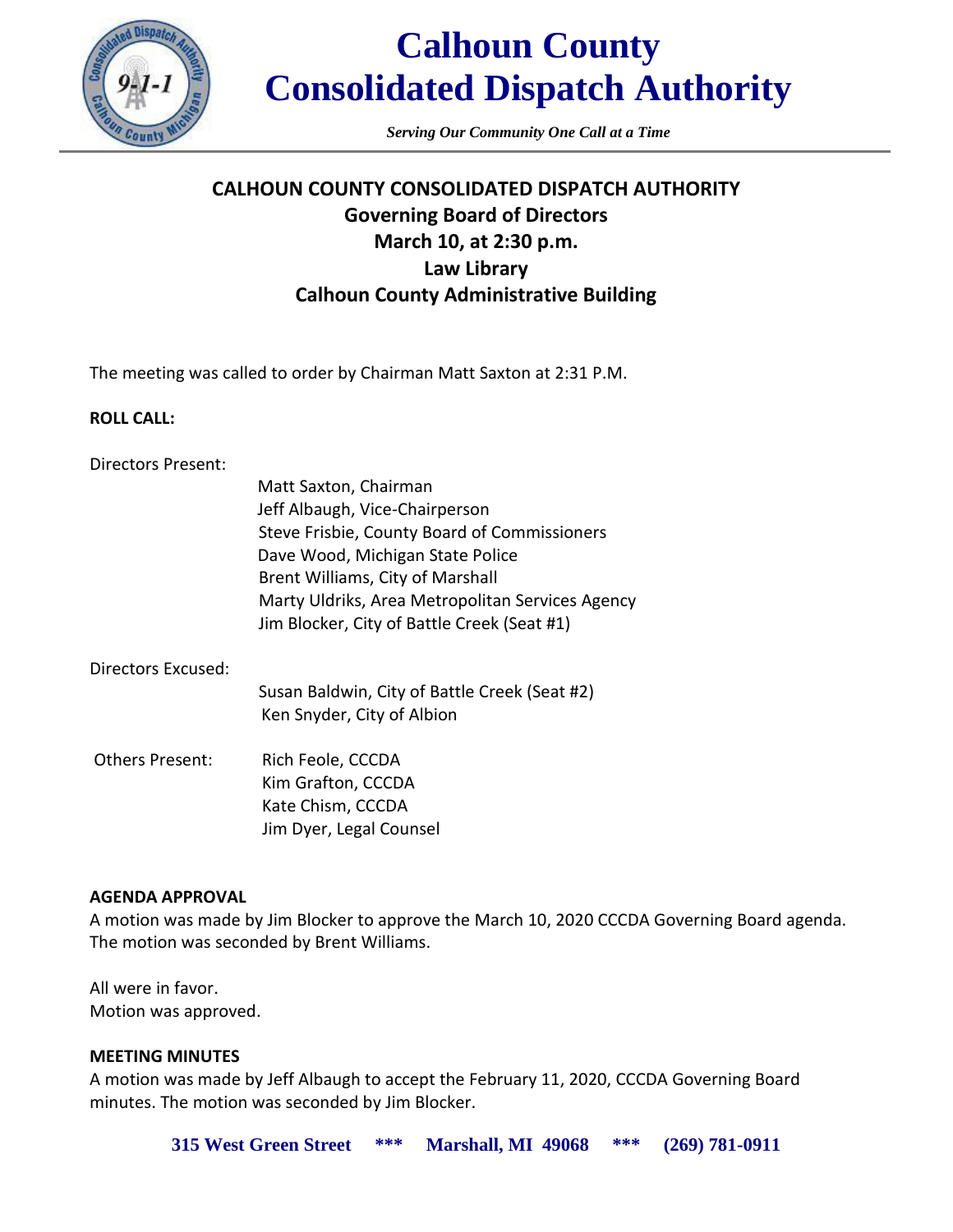

# **Calhoun County Consolidated Dispatch Authority**

*Serving Our Community One Call at a Time*

All were in favor. Motion was approved.

### **PUBLIC COMMENT**

No public comment was provided.

#### **Special Recognition of Board Chair Matt Saxton**

As Matt Saxton's recognition of his years of service as chair and serving on the board, Director Feole presented Matt Saxton with an engraved, personalized clock.

#### **CONSENT AGENDA**

The following items were listed on the Board's consent agenda:

- 1. Excuse Absent Board Members
- 2. Check Register: February 1 February 29
- 3. Year-to-Date Budget Performance Reports
- 4. 2020 Year-to-Date Statistics
- 5. Quality Assurance Reports
- 6. General Correspondence

A motion was made by Jim Blocker to approve the March 10, 2020 Consent Agenda. The motion was seconded by Brent Williams.

All were in favor. Motion was approved.

#### **Welcome to New Board Member**

This is board member Uldriks's first meeting as a board member.

# **EXECUTIVE DIRECTOR'S REPORT**

- 1. Interviews: Conducting interviews for the open supervisor position. There were two internal and one external applicants. The external applicant did not meet the necessary qualifications for the supervisor position but has since applied as a dispatcher. Panel interview are being conducted with help from outside agencies to help see candidates from new perspectives. A decision should be made within the next couple of days.
- 2. Repainting: The lobby and breakroom are getting a much-needed refreshing. It has not been done since consolidation.
- 3. Third Annual Awards: The third annual awards ceremony will take place on April 15 at 5:30 P.M. in the commissioner's chambers.